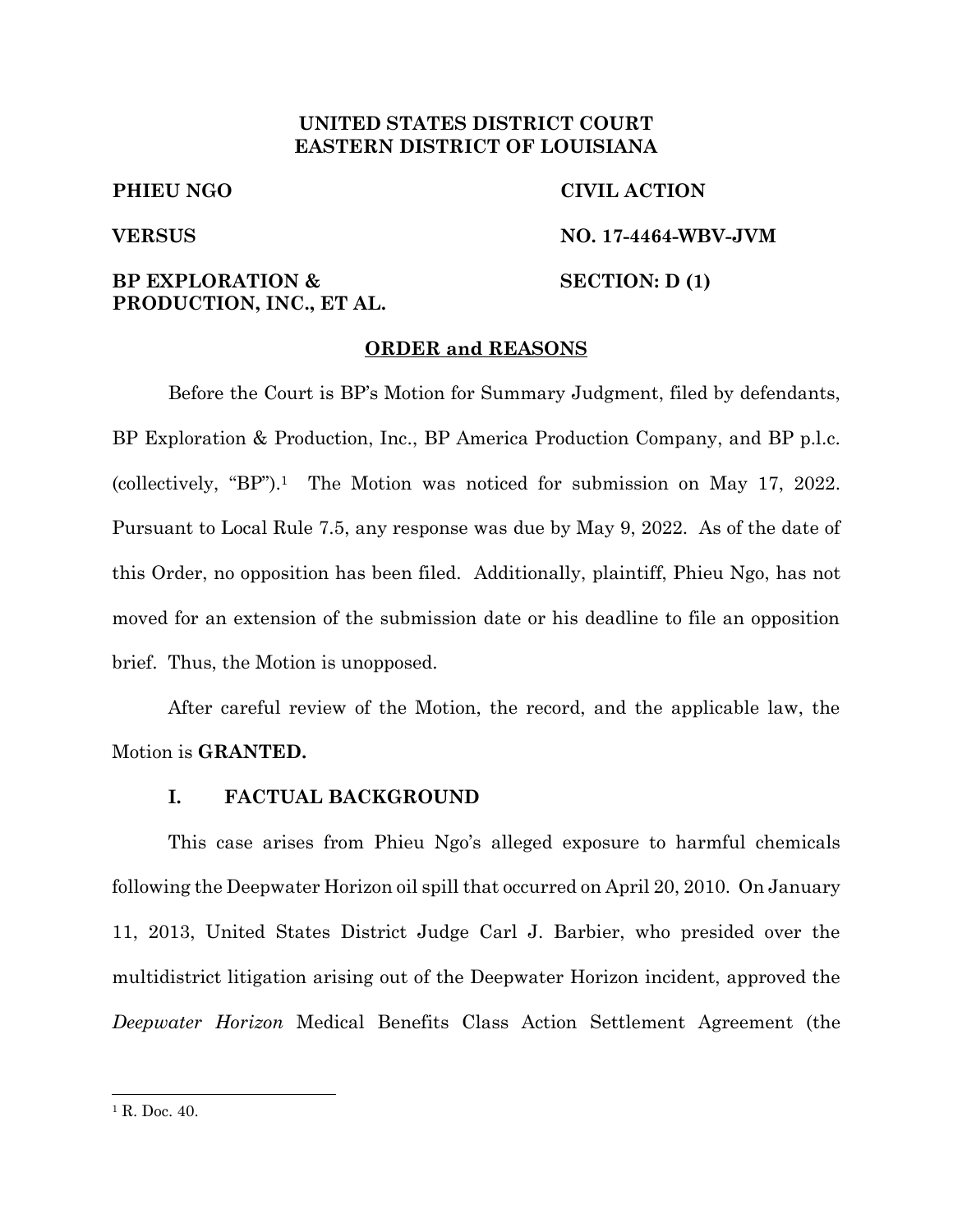"MSA").<sup>2</sup> The MSA includes a Back-End Litigation Option ("BELO") that permits certain class members, such as clean-up workers who follow procedures outlined in the MSA, to sue BP for Later-Manifested Physical Conditions ("LMPC's").<sup>3</sup> The MSA defines a LMPC as a:

physical condition that is first diagnosed in a MEDICAL BENEFITS SETTLEMENT CLASS MEMBER after April 16, 2012, and which is claimed to have resulted from ... exposure to oil, other hydrocarbons, or other substances released from the MC252 WELL and/or the *Deepwater Horizon* and its appurtenances, and/or exposure to dispersants and/or decontaminants used in connection with the RESPONSE ACTIVITIES, where such exposure occurred on or prior to … April 16, 2012 for CLEAN-UP WORKERS.<sup>4</sup>

After opting out of the MSA, Ngo filed an individual Complaint on May 1, 2017 against BP, Transocean Holdings LLC, Transocean Deepwater Inc., Transocean Offshore Deepwater Drilling Inc., and Halliburton Energy Services, Inc.5 Ngo alleges that after the Deepwater Horizon oil spill, he was injured as a result of exposure to oil and/or dispersing chemicals and/or decontaminants by virtue of his residential and work environment, and further asserts that he is a commercial fisherman, shrimper, and oysterman. <sup>6</sup> Ngo also alleges "Medical monitoring, personal injury, or wrongful death arising from alleged exposure to crude oil or dispersants," and that he was continuously exposed in and around his residence in Morgan City, Louisiana "and

<sup>2</sup> *See, Brown v. BP Expl. & Prod. Inc*., Civ. A. No. 18-9927, 2019 WL 2995869, at \*1 (E.D. La. July 9, 2019) (citation omitted) (Africk, J.).

<sup>3</sup> *Id*. <sup>4</sup> *Id*.

<sup>5</sup> R. Doc. 1 at ¶¶ 1-8. *See*, R. Doc. 1-1 at p. 2.

<sup>6</sup> R. Doc. 1 at ¶ 1 (adopting allegations in R. Doc. 1 in *Yen Do, et al. v. BP Expl. & Prod. Inc., et al.*, Civ. A. No. 13-4756-CJB-JCW (E.D. La.) (the "*Do*" matter) and adopting the allegations in Phieu Ngo's Direct Filing Short Form in *In Re: Oil Spill by the Oil Rig "Deepwater Horizon" SHORT-FORM JOINDERS*, Civ. A. No. 10-8888-CJB-JCW (E.D. La.) (the "*BP Litigation*"). *See*, R. Doc. 1 at ¶ 8 in the *Do* matter; R. Doc. 7621 in the *BP Litigation*.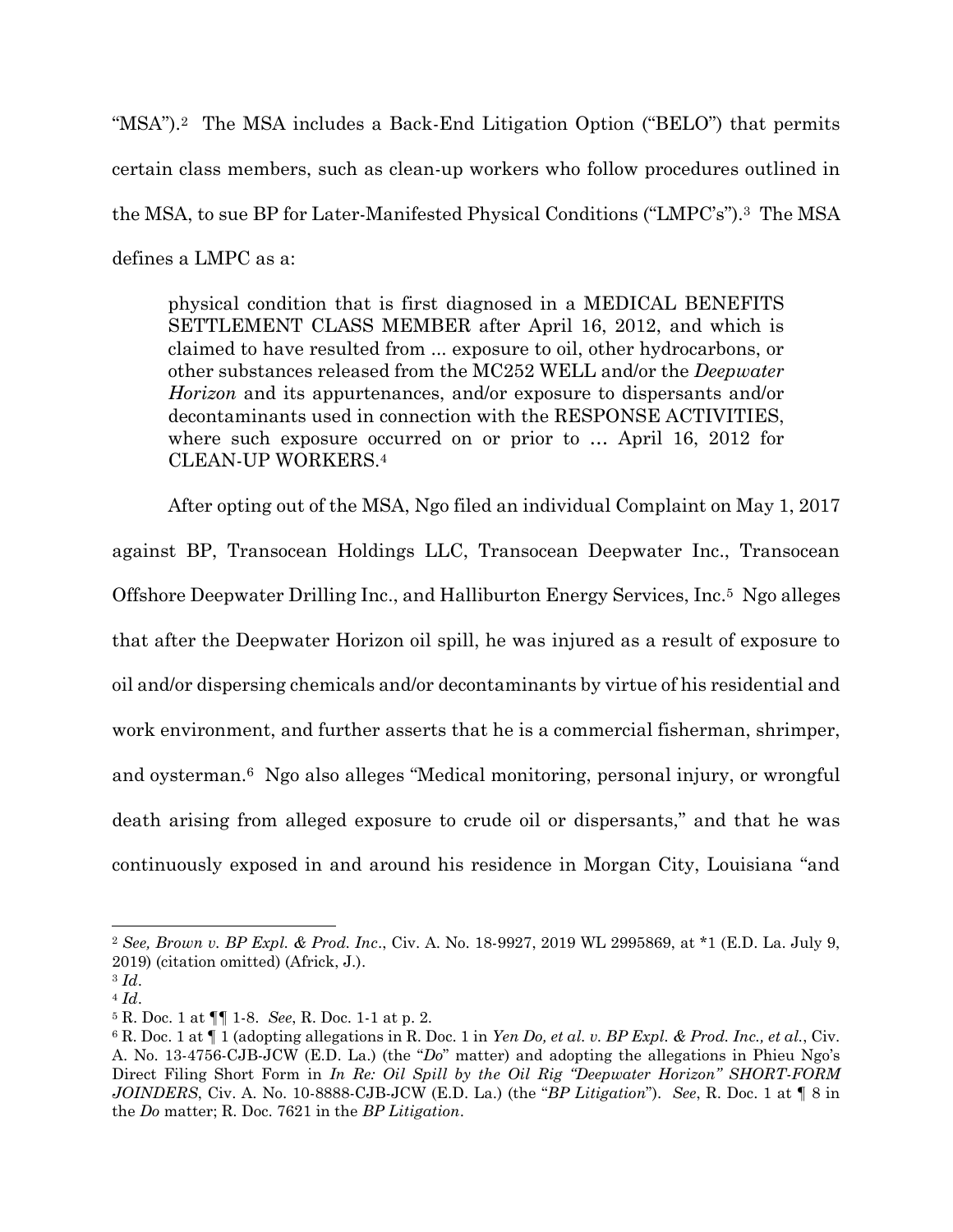Gulf Waters."7 Ngo alleges that his symptoms include coughing, fever, chills, runny nose, weakness, chest pain, and headaches.8 Ngo further alleges that he suffered personal injury damages, including past and future medical expenses and pain and suffering, as a result of the defendants' negligence, strict liability, gross negligence, willful and wanton conduct, and violations of applicable safety, construction, or operation regulations and/or statutes.<sup>9</sup>

Ngo also "adopts and incorporates by reference all matters originally pled" in the Complaint filed in Civ. A. No. 13-4756, *Yen Do, et al. v. BP Exploration & Production Inc., et al.*, wherein Ngo and several other plaintiffs alleged that they have experienced headaches, nausea, vomiting, respiratory problems, and eye irritation as a result of exposure to crude oil, dispersants, and other harmful chemicals in the environment resulting from the Deepwater Horizon oil spill.<sup>10</sup> Ngo also alleged in the *Do* matter that his exposure to the oil, dispersants, and/or other hazardous chemicals used for or resulting from the oil spill may lead to serious health problems, diseases, and medical conditions that may be prevented by timely diagnosis and treatment, and that he has developed a significantly increased risk of contracting a serious latent disease.<sup>11</sup>

BP filed the instant Motion on May 2, 2022, asserting that it is entitled to summary judgment because Ngo has not produced an expert report or any expert

<sup>7</sup> R. Doc. 1-1 at p. 5.

<sup>8</sup> *Id*.

<sup>9</sup> R. Doc. 1 at ¶ 21.

<sup>10</sup> R. Doc. 1 at ¶ 1; *See*, R. Doc. 1 at ¶ 35 in the *Do* matter.

<sup>11</sup> R. Doc. 1 at ¶¶ 64-67 in the *Do* matter.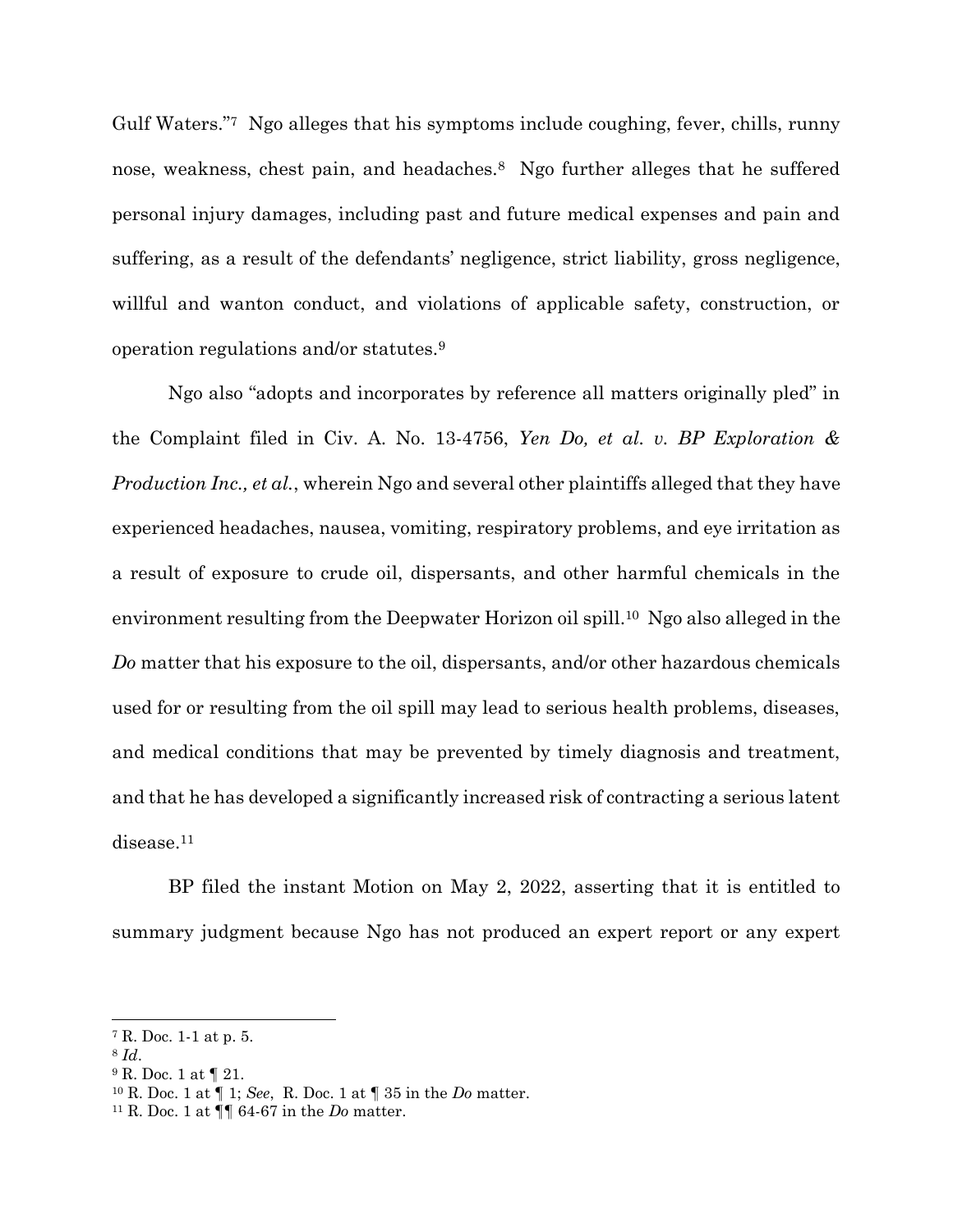testimony in support of his health complaints and, thus, cannot prove that his alleged medical conditions were caused by his exposure to substances related to the Deepwater Horizon oil spill.<sup>12</sup> BP claims that the Fifth Circuit and at least eleven Sections of this Court have issued numerous opinions addressing the obligation of a BELO plaintiff to prove legal causation.<sup>13</sup> According to BP, this requirement derives from the fundamental principles governing proof of causation in toxic tort cases decided under general maritime law.14 BP claims that B3 plaintiffs like Ngo, who were originally part of the multidistrict litigation stemming from the Deepwater Horizon oil spill, must satisfy the same legal cause standard as BELO plaintiffs. <sup>15</sup> BP further asserts that due to the technical nature of the proof, courts have uniformly concluded that toxic tort plaintiffs need expert testimony to meet their burden of proving causation.16 BP claims that courts have repeatedly granted summary judgment dismissing claims of plaintiffs who alleged injuries from exposure to the Deepwater Horizon oil spill, but failed to produce expert support for their claims.<sup>17</sup> BP argues that, for these reasons, Ngo's claims lack the expert support required to carry his burden of proof on causation. As such, BP asserts that the Court should grant its Motion and dismiss Ngo's claims with prejudice.

As previously mentioned, Ngo did not file a response to BP's Motion.<sup>18</sup>

 $12$  R. Doc. 40; R. Doc. 40-1 at pp. 1 & 3.

 $13$  R. Doc. 40-1 at p. 4 (citing authority).

<sup>14</sup> *Id.* (citations omitted).

<sup>15</sup> *Id*. at pp. 2 & 4.

<sup>16</sup> *Id*. at p. 5 (citing *Allen v. Pennsylvania Eng'g Corp.*, 102 F.3d 194 (5th Cir. 1996)).

 $17$  R. Doc. 40-1 at p. 5 (citations omitted).

<sup>18</sup> The Court notes that Ngo also failed to comply with the Scheduling Order by failing to file a witness list by the May 6, 2022 deadline, or request any extension to do so. *See,* R. Doc. 31 at p. 2.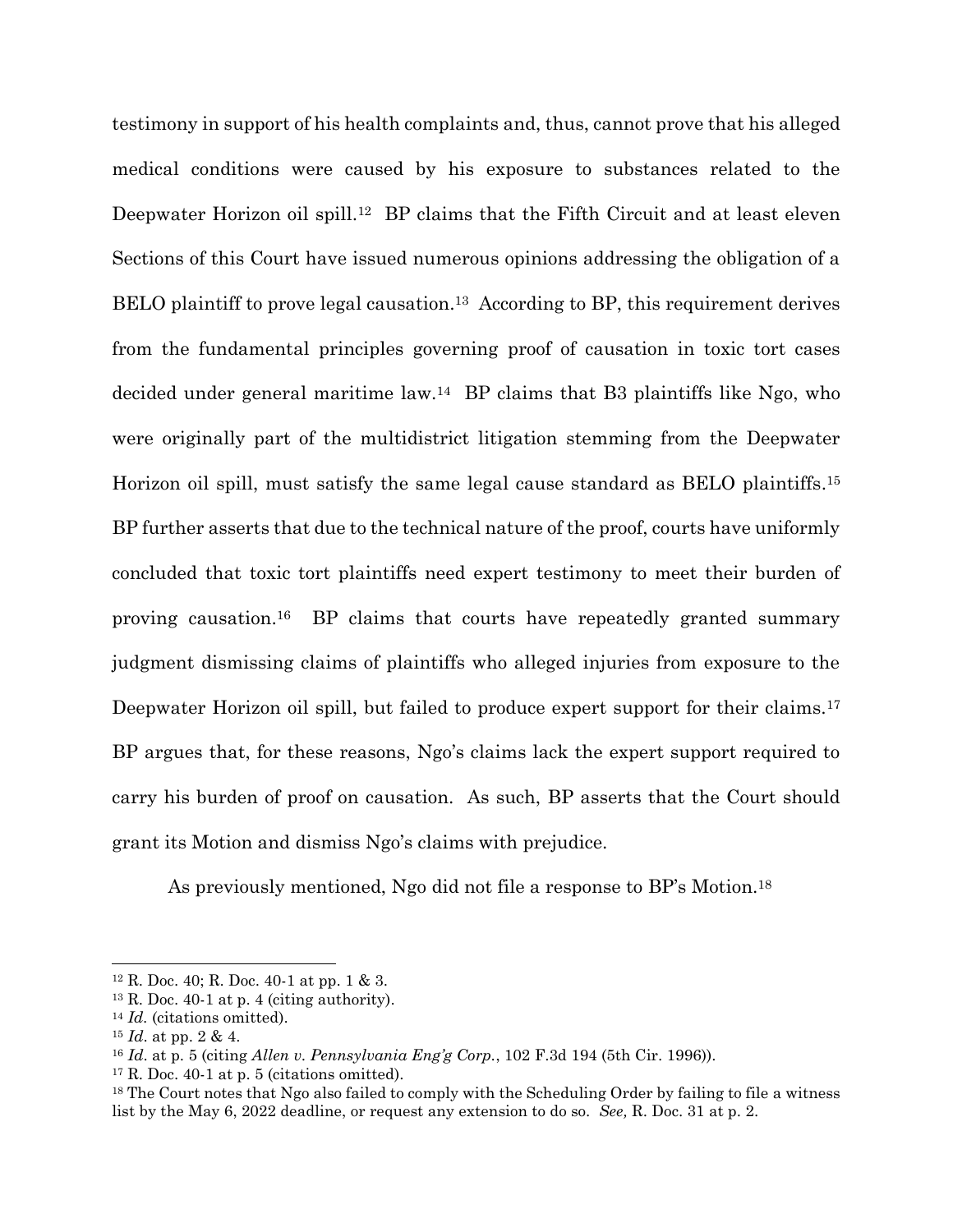### **II. LEGAL STANDARD**

Federal Rule of Civil Procedure 56 instructs that summary judgment is appropriate where there is no genuine disputed issue as to any material fact, and the moving party is entitled to judgment as a matter of law.19 No dispute of material fact exists if the record, taken as a whole, could not lead a rational trier of fact to find for the non-moving party. <sup>20</sup> When assessing whether a dispute regarding any material fact exists, the Court considers "all of the evidence in the record but refrain[s] from making credibility determinations or weighing the evidence."21 While all reasonable inferences must be drawn in favor of the non-moving party, the non-moving party cannot defeat summary judgment with conclusory allegations, unsubstantiated assertions or "only a scintilla of evidence."22 The mere argued existence of a factual dispute does not defeat an otherwise property supported motion.<sup>23</sup> The non-moving party must do more than simply deny the allegations raised by the moving party, and must tender depositions, affidavits, and other competent evidence to buttress his claim. <sup>24</sup>

If the dispositive issue is one on which the moving party will bear the burden of proof at trial, the moving party "must come forward with evidence which would

<sup>19</sup> Fed. R. Civ. P. 56; *Celotex Corp. v. Catrett*, 477 U.S. 317, 322, 106 S.Ct. 2548, 2552, 91 L.Ed.2d 265 (1986); *Anderson v. Liberty Lobby, Inc.*, 477 U.S. 242, 247, 106 S.Ct. 2505, 2509-10, 91 L.Ed.2d 202 (1986).

<sup>20</sup> *Delta & Pine Land Co. v. Nationwide Agribusiness Ins. Co.*, 530 F.3d 395, 399 (5th Cir. 2008) (citing *Anderson*, 477 U.S. at 248, 106 S.Ct. 2505).

<sup>21</sup> *Delta & Pine Land Co.*, 530 F.3d at 398-99 (citations omitted).

<sup>22</sup> *Id*. (quoting *Little v. Liquid Air Corp.*, 37 F.3d 1069, 1075 (5th Cir. 1994)) (internal quotation marks omitted).

<sup>23</sup> *Anderson*, 477 U.S. at 248, 106 S.Ct. 2510.

<sup>24</sup> *See*, *Donaghey v. Ocean Drilling & Expl. Co.*, 974 F.2d 646, 649 (5th Cir. 1992) (citing *Int'l Shortstop, Inc. v. Rally's*, 939 F.2d 1257, 1263 (5th Cir. 1991); Fed. R. Civ. P. 56(e)).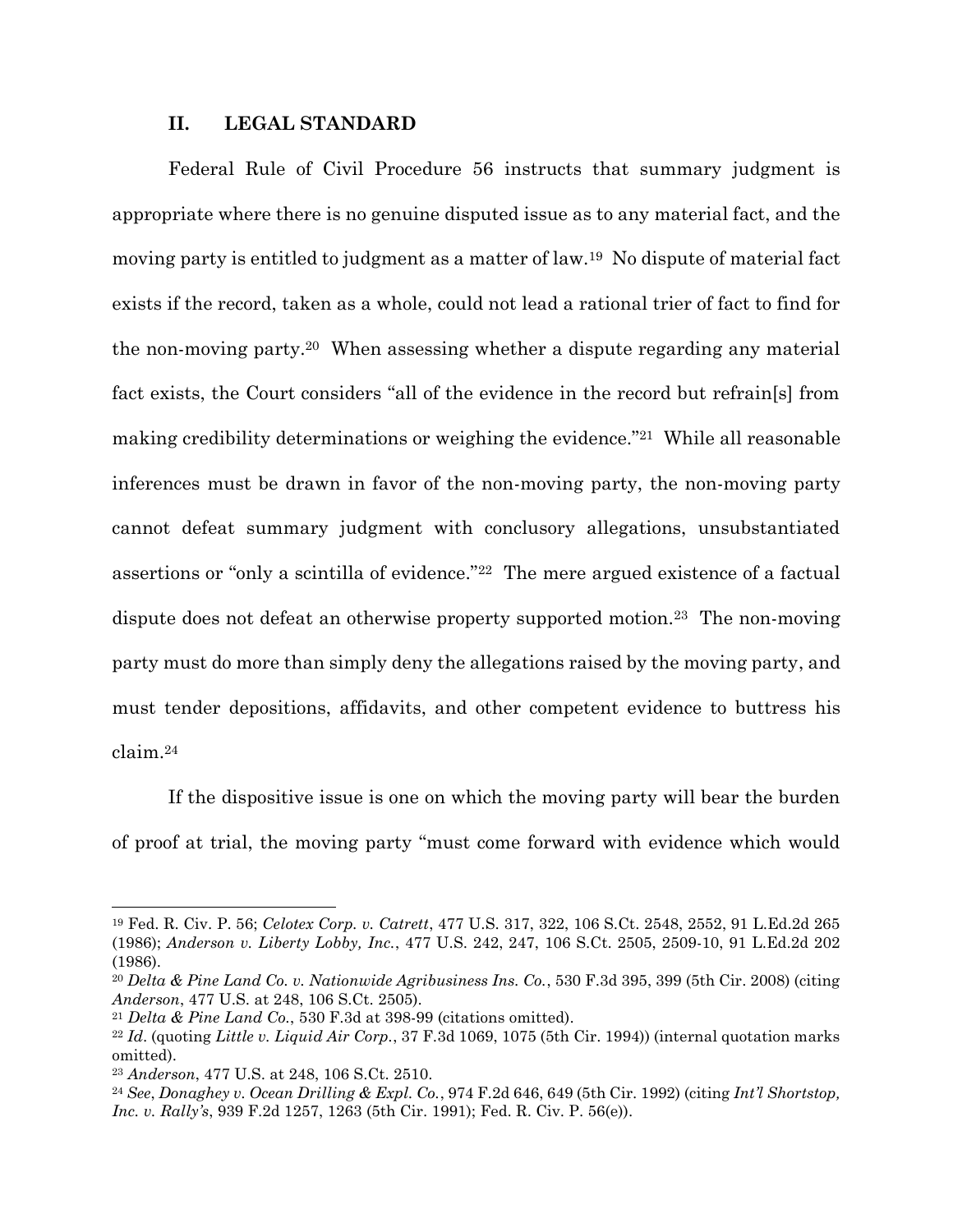entitle it to a directed verdict if the evidence went uncontroverted at trial."25 The non-moving party can then defeat summary judgment by either submitting evidence sufficient to demonstrate the existence of a genuine dispute of material fact, or by "showing that the moving party's evidence is so sheer that it may not persuade the reasonable fact-finder to return a verdict in favor of the moving party."26 If, however, the non-moving party will bear the burden of proof at trial on the dispositive issue, the moving party may satisfy its burden by merely pointing out that the evidence in the record is insufficient with respect to an essential element of the non-moving party's claim.27 The burden then shifts to the non-moving party who must go beyond the pleadings and, "by her own affidavits, or by the 'depositions, answers to interrogatories, and admissions on file,' designate 'specific facts showing that there is a genuine issue for trial.'"<sup>28</sup>

## **III. ANALYSIS**

As BP correctly points out,<sup>29</sup> Judge Barbier previously described the BELO and B3 cases in similar terms, explaining that:

BELO cases and the B3 cases are similar in several important respects. Both allege personal injuries or wrongful death due to exposure to oil or other chemicals used during the oil spill response. Furthermore, both BELO plaintiffs and B3 plaintiffs must prove that the legal cause of the

<sup>25</sup> *Int'l Shortstop, Inc.*, 939 F.2d at 1264-65.

<sup>26</sup> *Id*. at 1265.

<sup>27</sup> *See Celotex Corp. v. Catrett*, 477 U.S. 317, 322-23, 106 S.Ct. 2548, 2552, 91 L.Ed.2d 265 (1986).

<sup>28</sup> *Celotex Corp.*, 477 U.S. at 324, 106 S.Ct. at 2553 (*quoting* Fed. R. Civ. P. 56(e)).

<sup>29</sup> *See*, R. Doc. 40-1 at p. 2.